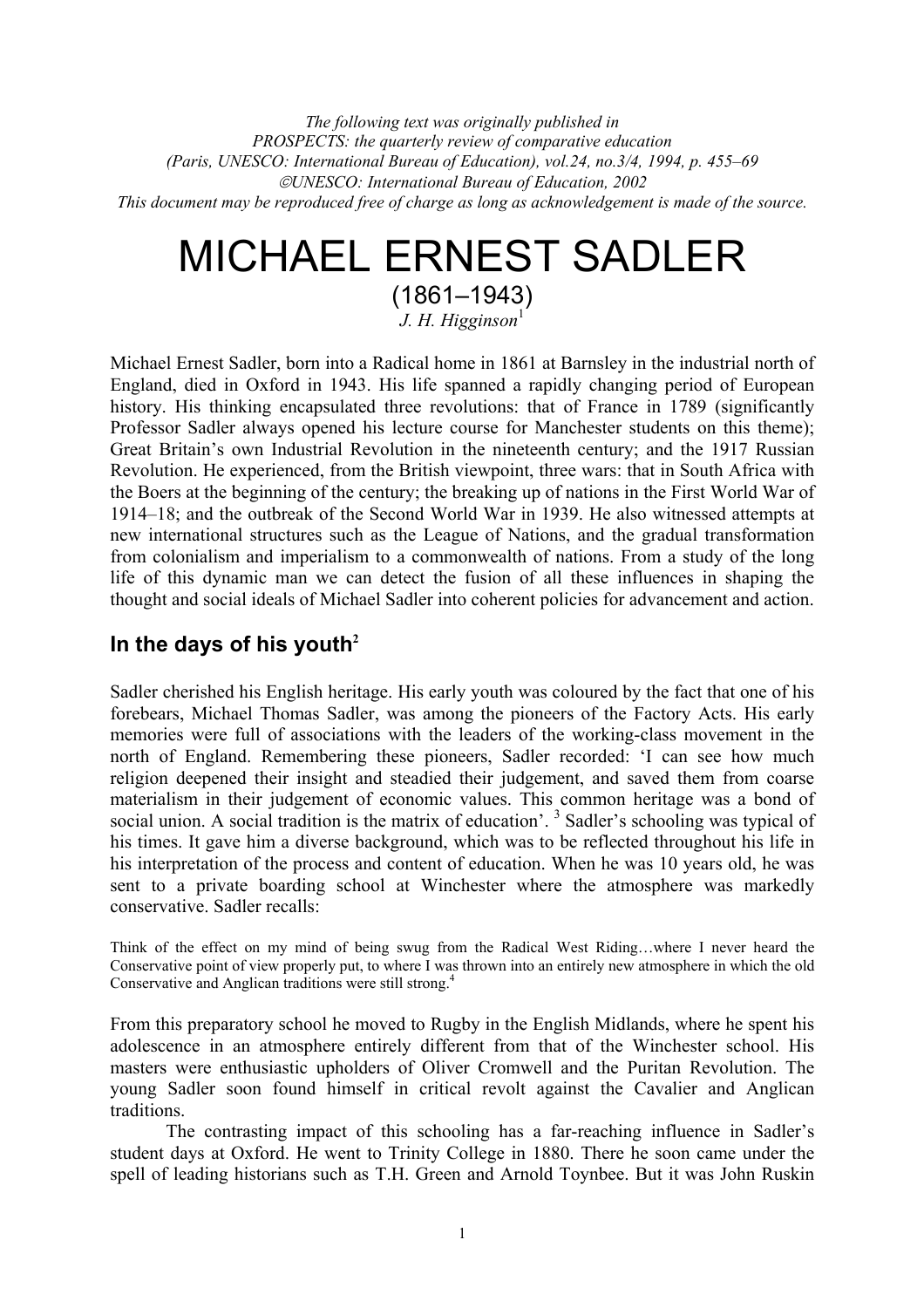who completely overwhelmed the undergraduate. Sadler has left on record how, in his second year at Trinity College, a short course of lectures was announced, to be given in the University Museum by Ruskin. Tickets were difficult to get because of the popularity of the speaker. After a warm description of Ruskin's picturesque appearance, Sadler articulates a favourite conviction when he writes:

Nominally these lectures of Ruskin's were upon Art. Really they dealt with the economic and spiritual problems of English national life. He believed, and he made us believe, that every lasting influence in an educational system requires an economic structure of society in harmony with its ethical ideal.

That belief persisted to the end of Sadler's life and is recurrent in his many analyses of foreign systems of education.

When, in July 1882, the examinations lists were issued, Sadler had gained a first-class degree. A month earlier he had become President Elect of the Oxford Students' Union, a field of public debating experience that has produced many an English politician.

During the next few years, while continuing his academic studies, the question of what career he should choose became increasingly pressing. He was offered a number of jobs—the headship of a school, a position in India, an invitation to take up journalism. Talent-spotters who had noted his eloquence at the Oxford Union debates foresaw a political career for him. But Sadler could not commit himself to the monopoly of any one political party. Once again, the conflicting views that had coloured his upbringing emerged. He analyses his situation thus:

These variant impressions spoilt me forever for parliamentary life in English politics. The experience that I gained then and since made me feel that England is united only in supreme moments of common danger, and is really at least two Englands, each of which inclines to a different form of social organization, and has different preferences in social ideas, as well as in religious observance and in its attitude to state control. The one is ultimately feudal and hierarchical; the other oscillates between being individualistic and being bureaucratic. <sup>6</sup>

Sadler coined the phrase the two-mindedness of England and throughout his life, even to his last writing, he reiterated this conviction.

### **From adult education to secondary education**

Ultimately, this brilliant young academic decided that what would interest him most after graduation would be a job in the field of adult education. In May 1885 he became Secretary to the Oxford University Standing Committee of the Delegacy for Local Examinations. Thus began an energetic career as travelling lecturer, tutor and organizer of lectures for the working classes in the industrial centres of the Midlands. On my desk I have before me a typical brochure and syllabus from 1885 which announces:

Syllabus of a course of lectures on past, present and future of the working classes, and how to better their condition with a statement and criticism of the views held by famous political economists by Michael E. Sadler,  $B.A.$ <sup>7</sup>

Sadler remained as a peripatetic tutor for some nine years. During this time he gave expositions of the work of Jean-Jacques Rousseau, Adam Smith, Claude Henri de Rouvroy Comte de Saint-Simon, François-Marie-Charles Fourier, Robert Owen, Frédéric Bastiat and Ferdinand Lassalle. He was one of the first English scholars both to recognize the significance of Karl Marx and to give his students an assessment of Marxist doctrine. At the end of a detailed account of Marx's life and writings, Sadler sums up in 1889: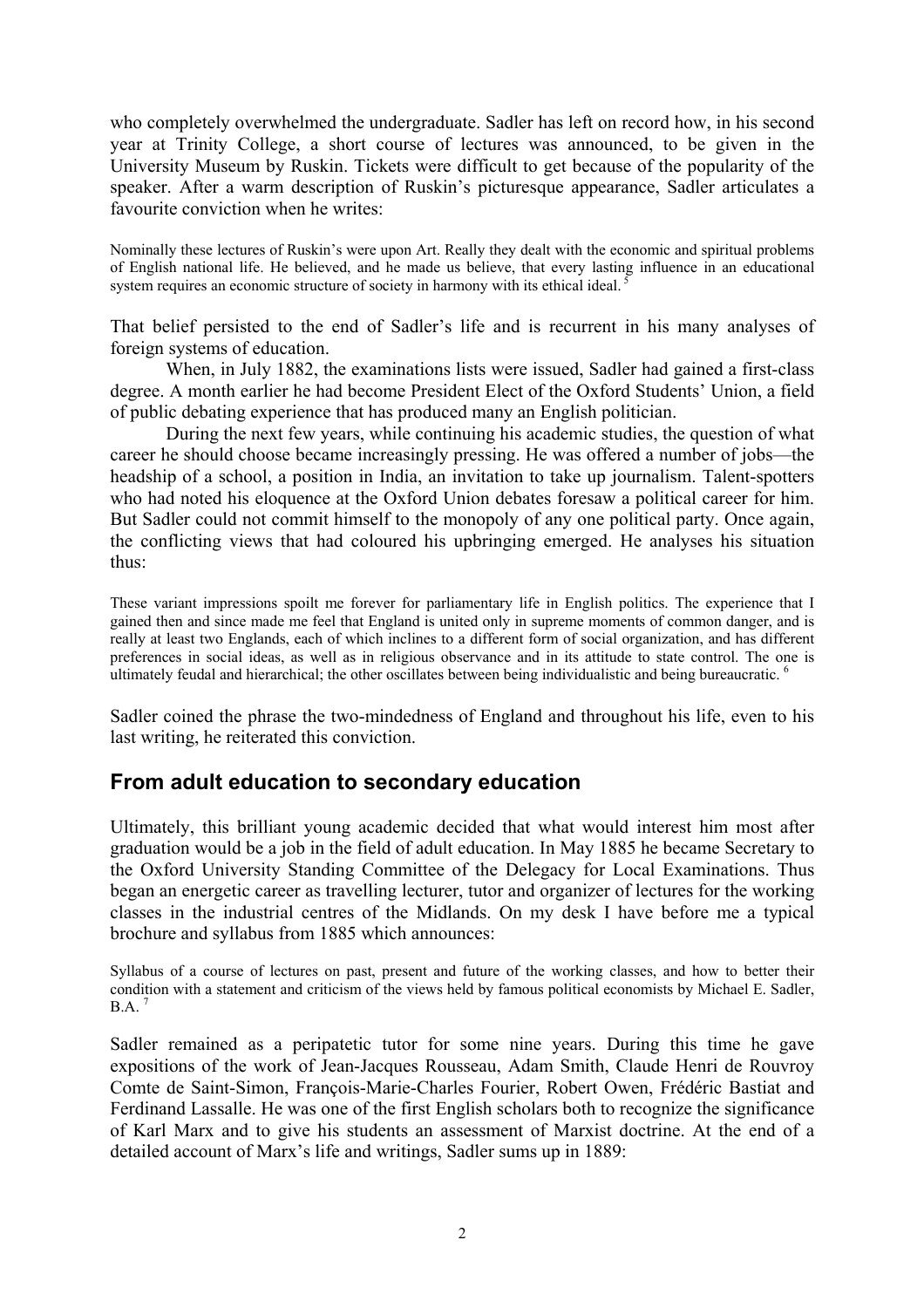Karl Marx was a critical, not a constructive, influence. He exposed the evil of the existing system; but his suggestions of practical reform for the future are not as valuable as his indictment of the past. <sup>8</sup>

So effective was Sadler's work for University Extension that he was invited in 1891 to give three talks to the National Conference on University Extension in Philadelphia. This was the first of three visits he made to the United States. At the conclusion of this tour, he made a prophecy to his American colleagues and told them:

Your Common Schools, I take it, go as far as our Elementary Schools in fitting pupils for the University. The next step we have to take in England is that of Secondary Education a medium between Primary and the University.<sup>9</sup>

In 1893 Sadler wrote personally to influential members of Oxford University, proposing that a petition should be organized to the Hebdomadal Council, requesting that body to invite a conference to come to Oxford to discuss the future development of secondary education in England. This conference was the first of its kind to be held in any British university. It brought together representatives from the public schools, universities, charity commissioners, school boards and the teachers' unions, to consider how secondary education could be extended. The outcome was the setting up of a Royal Commission under James (Lord) Bryce, and Sadler was one of its most active members. Some have regarded him as the principal author of its ultimate report. A particular feature of this investigation was the sending of questionnaires on the main problems of secondary education, as a bridge between primary and higher education, to the countries of Europe, the then British Empire, and the United States. This was one of Sadler's first ventures into the field of comparative education, a field in which he was soon to become an outstanding pioneer. Through the inquiries of the Bryce Commission he established many personal relationships with overseas educators, which were to stand him in good stead in the next phase of his career.

## **Research director**

In the 1890s, while investigating the contemporary scene in secondary education, Sadler became aware of the insularity of the British Government's education policies. He felt that the inadequacy of commercial and industrial training in the United Kingdom needed to be challenged. He was well acquainted with technological development in Germany. He also knew of the pioneer studies in comparative education sponsored by the United States. He had influential friends in the government and he succeeded in persuading the Vice-president of the National Committee on Education, A.H.D. Acland, that the existing department in London should aim at increasing British awareness of what was taking place educationally in other countries. Sadler himself records:

A study of the publications of the United States Bureau of Education in Washington D.C., then under the direction of the venerable philosopher Dr. W. T. Harris, with whom I had many conversations during a tour which we made in Pennsylvania, had kindled in my mind a belief that a new organ of inquiry and report, if attached to the Education Department in Whitehall in London, might prove useful in stimulating public opinion. <sup>10</sup>

That new organ of inquiry and report was set up in 1895, as the Office of Special Inquiries and Reports. Sadler was appointed its first director. During his tenure, from 1895 to 1903, he initiated eleven massive volumes of reports covering what was happening educationally in many European countries, the territories of the then British Empire and the United States. Today, this material, produced at the turn of the century, provides a wealth of data, articulating factors likely to be informative for historians, sociologists and comparativists who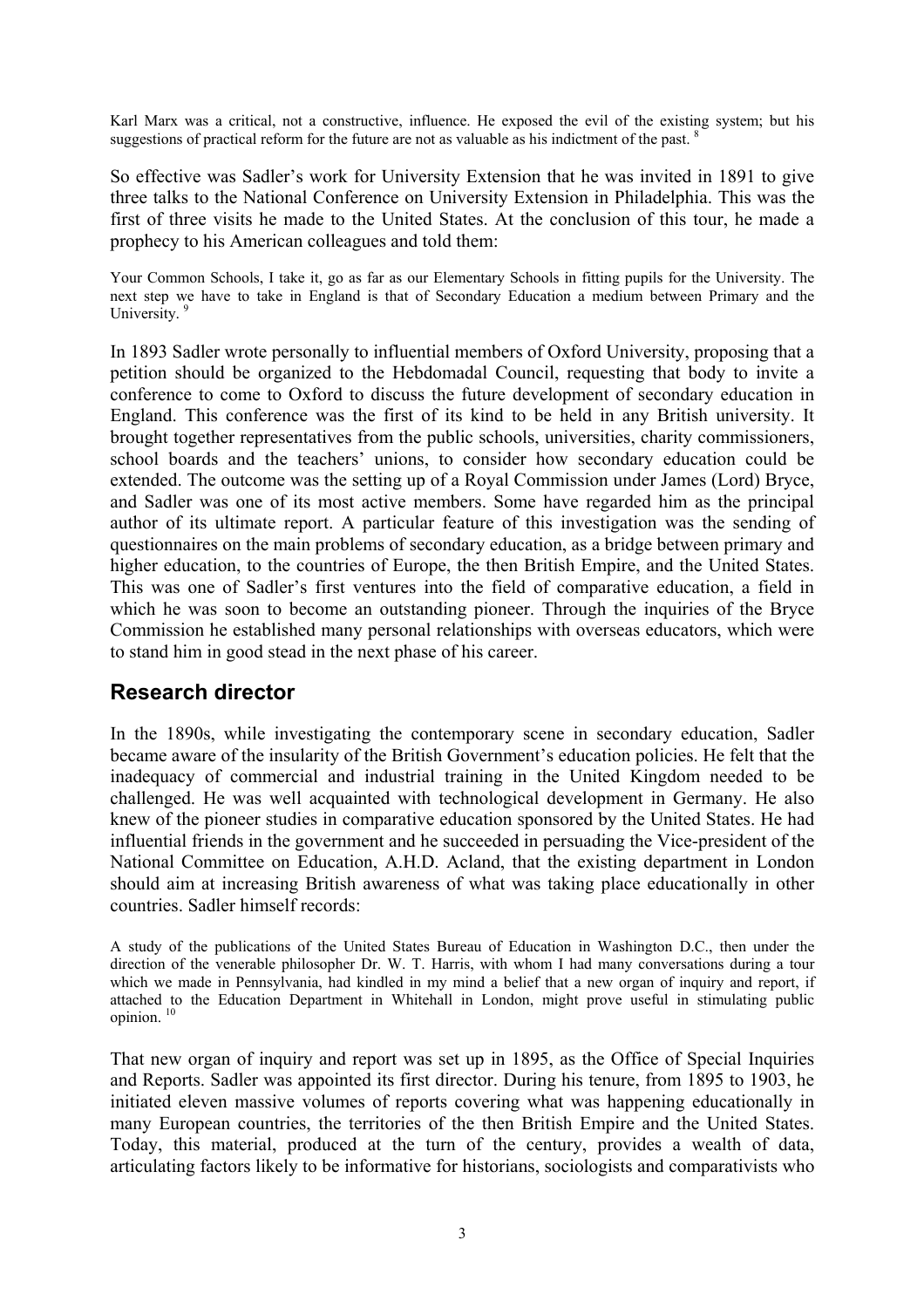wish to identify the roots and influences that have shaped contemporary problems across the world. As Sadler contemplated the transition from the nineteenth to the twentieth century he speculated that:

Never before in history has there been so worldwide an awakening to the profound significance of National Education; we find the former everywhere: in France, in Germany, in Scandinavia, in Holland and in Belgium, in Austria, in Hungary, in Italy and in Switzerland. We can discern its workings in Russia. Japan is full of it. It is stirring in many parts of the British Dominio overseas, especially in Canada. And in the United States the educational movement is in some ways the most remarkable in the world.<sup>11</sup>

Characteristically, having outlined the ramifications of this world movement, Sadler puts forward a leading question: What is the significance of this remarkable disturbance of thought on the subject of Education?

This question permeates the assembly of data that Sadler and his researchers gathered for the eleven volumes of Special Reports. In examining the data we can discern that Sadler evolved a methodology, which was later to be described by Brian Holmes as the problem method. As Research Director, Sadler required those who investigated for him to deal with specific problems, identifying relevant factors within their social contexts, and, if possible, to note any pointers or implications for future action. He defined his function as Director on several occasions. Thus, in the Government Blue Book issued in 1903, ostensibly making public the circumstances of Sadler's resignation from the Office, Sadler writes:

The chief work of an educational intelligence office [...] is to collect, summarize, and publish various kinds of educational experience, with a view to (1) getting what is sound and true from a number of discrepant opinions, (2) informing the nation how it stands in regard to educational efficiency as compared with other nations, and (3) promoting, as far as possible, general consent and agreement as to the wisest and most fruitful line of development of national education.<sup>12</sup>

Throughout his long life Sadler had particular interests and personal friendships in Germany, France and the United States. The opportunity remains for some scholar to make studies across the period of Sadler's lifetime of his interpretation of all these links. Here space permits mention only of Volumes IX, X and XI of Special Reports. Volume IX, published in 1902, deals with Education in Germany. It contains one of Sadler's longest and most penetrating assessments, with informative comparisons with France, the United Kingdom and the United States. Re-reading this scholarly analysis, with its implications for the Europe of 1992,I am reminded that it was this far-sighted Englishman who lectured to an audience in Frankfurt-am-Main, two years before the outbreak of the First World War, on the theme England's Debt to German Education'. In pasing, it is a pleasure to note that Jack Sislan introduced a seminar on Sadler's comparative studies of Germany and England into teacher education at the University of Hamburg in 1971 and continued this as an well-attended feature until his retirement in 1986. He also gave lectures on Sadler's writings, in 1975, at Kent State University in the United States and, in 1977/78, at the University of Botswana and Swaziland, where he was visiting professor.

Volumes X and XI of Special Reports are both devoted to Education in the U.S.A. They contain a comprehensive series of studies by the authorities of the day, illuminating many aspects of the American scene. One of the most penetrating papers is an analysis by Sadler himself of 'A Contrast between German and American Ideals in Education'. There survives a revealing exchange of letters, in 1931, between Sadler, then Master of University College, Oxford, and Elmer Ellsworth Brown, Chancellor of New York University. This exchange is published in a brochure under the headline, 'The Only Tragedy Is Failure to Realize One's Capacity for Good. Both academics were much concerned about how higher education must be rationally related to the changing needs of society'.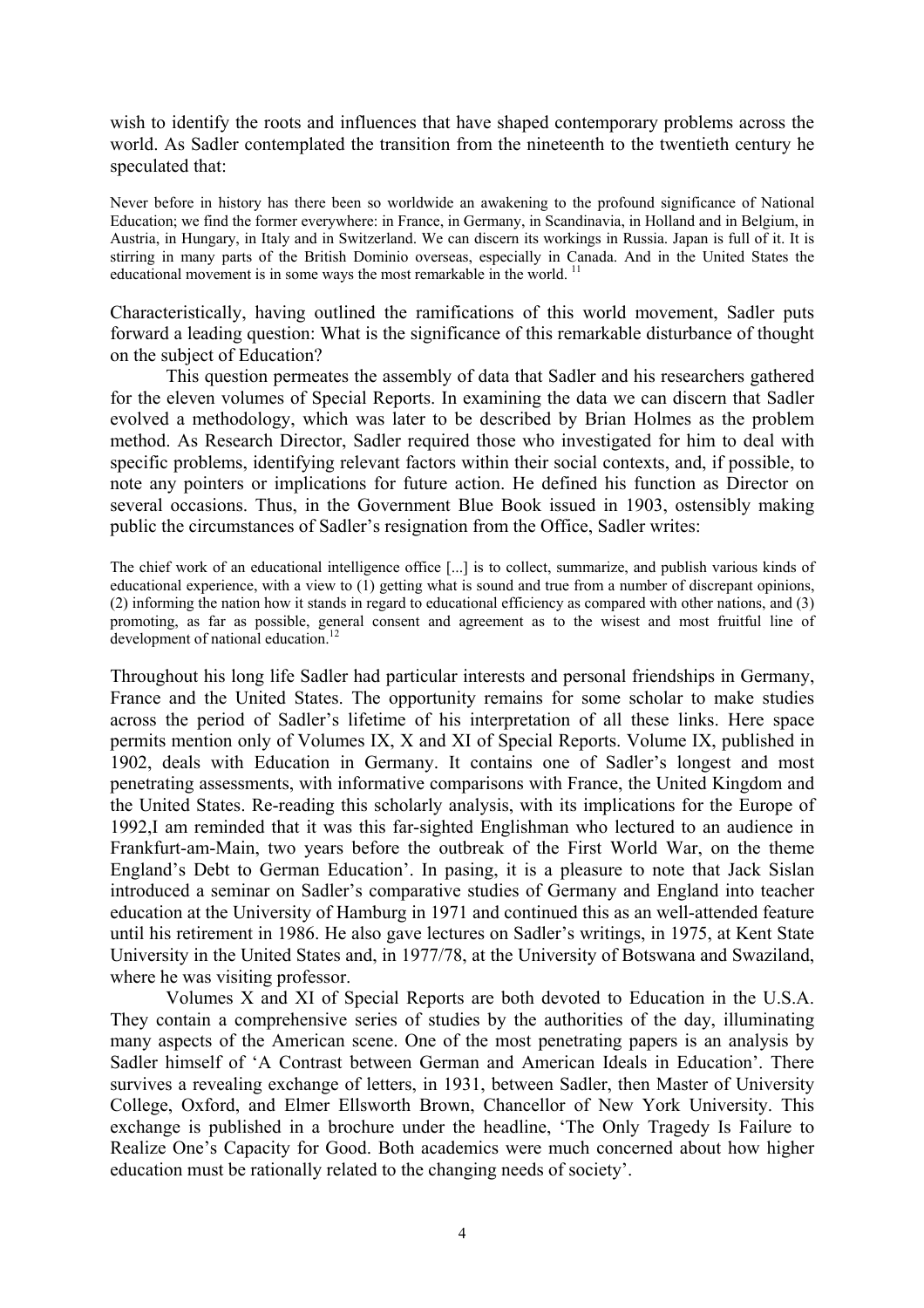Sadler's days as a civil servant in government employ grew increasingly frustrating. He wanted to exercise the autonomy traditional in the English universities, to appoint competent researchers of his own choice, to investigate problems that he considered relevant to the English scenario. His government superiors wished to control the scope of the researches, especially if they were considered inconsistent with prevailing ministerial policies. Sadler's resignation from the Office of Special Inquiries and Reports in 1903 was widely reported in the press. Questions about his resignation were raised in the House of Commons; a Blue Book was published giving a detailed account of the background; and his departure became something of a *cause célèbre.* 

## **Professor of history and administration of education**

Thus, at the age of 42, Michael Sadler found himself without a job. But before long, he was approached by the University of Manchester and invited to a Chair, the first of its kind in the United Kingdom, as part-time professor of history and administration of education. His duties required him to be resident in Manchester for one term each academic session, to give a lecture course to intending teachers, and to take part in such tutorial work as the Department of Education might require. In fact, Professor Sadler contributed a course of twenty-four lectures per session from 1903 to 1911 on 'The History of Education in England, 1800–1911'. The course always began with a diagnosis of the effects of the Industrial Revolution, the impact of Methodism and the Evangelical movement, and the French Revolution upon English education. To such a course the part-time professor brought the vast background he had acquired as Research Director. While in the latter post he had given a lecture, now often quoted as a classic, to a Teachers' Conference in Guildford, on the theme, 'How Far Can We Learn Anything of Practical Value from the Study of Foreign Systems of Education?' That focus on 'practical value' was typical of this empirical Englishman, as was his answer given in the course of the lecture:

The practical value of studying, in a right spirit and with scholarly accuracy, the working of foreign systems of education, is that it will result in our being better fitted to study and understand our own.

The period 1903–11, with its limited duties in the University of Manchester, gave Sadler numerous opportunities to pursue his special interests. Quite apart from his formal duties at the university, he devoted much time to carrying out investigations and writing reports for some of the counties and boroughs that had acquired secondary-education powers under the Education Act of 1902. Under the Act, local authorities were faced with massive problems of reorganization, and they sought expert advice. No one was more equipped to give that advice than the man who had been influential in formulating the proposals of the Royal Commission on Secondary Education of 1895 was. These 'Sadler Reports' contained analyses of the problems and possibilities for the development of secondary education. They are enriched by his studies of foreign practice, as for instance the volume he prepared for the Liverpool Authority when he compared the opportunities for a great port with the experience available in the Hanseatic port of Hamburg, of which he had first-hand knowledge.

One of Sadler's lifelong concerns was the education of the young wage earner. He wrote and spoke about this many times. He was deeply interested in the pioneering work of Georg Kerschensteiner in Munich and visited some of the continuation schools under his supervision. One outcome was a volume, edited by Sadler, on *Continuation Schools in England and Elsewhere*, published in 1907. Many years later he wrote an appraisal of Kerschensteiner's work for *The Times* of London in which he said: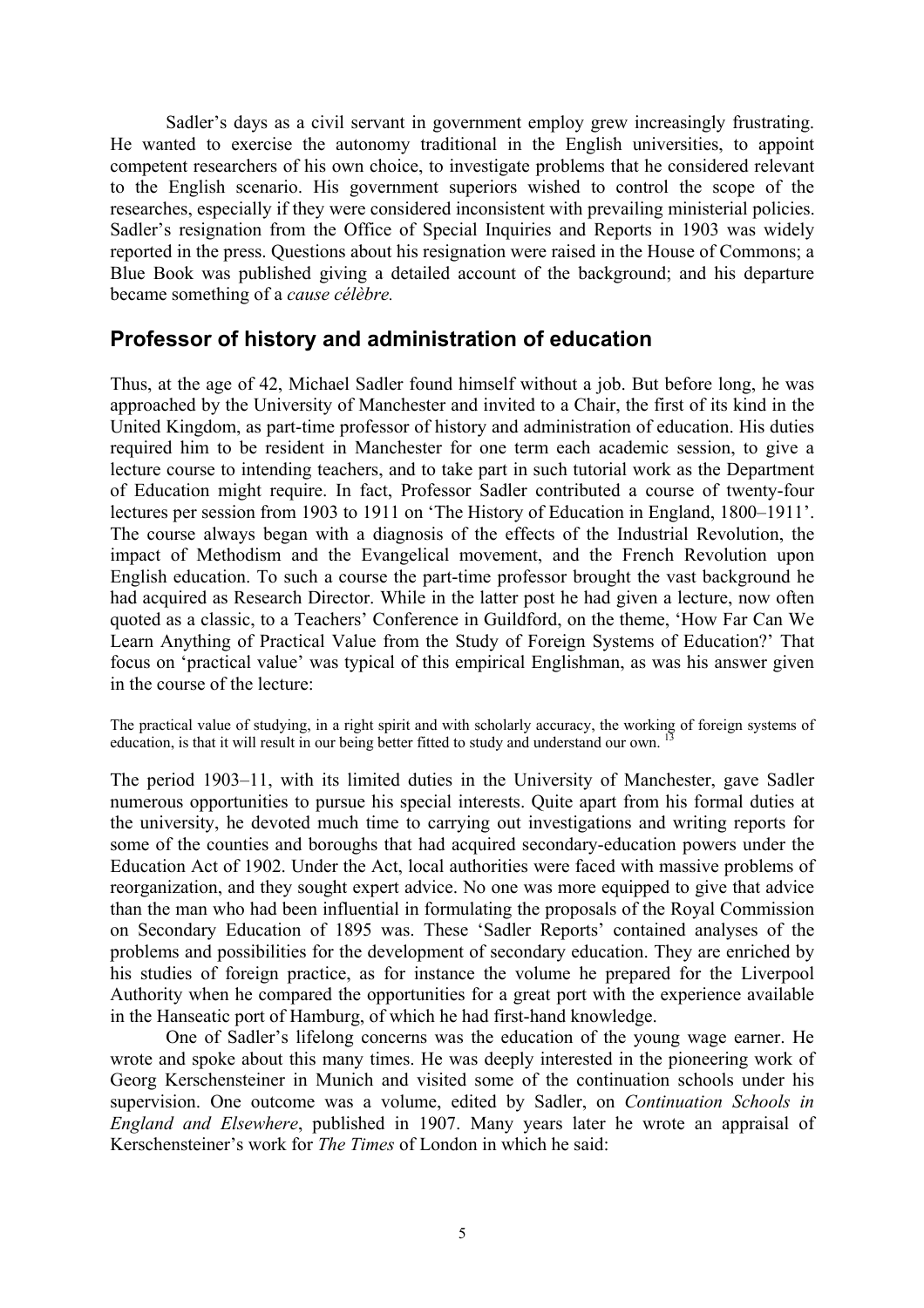To go round the continuation schools in Munich in his dynamic company was like finding Plato in charge of a huge departmental store. . . . He believed that education for the ordinary men and women must be woven into the practical work of life. For him, Allgemeine Bildung for the multitude must integrate the power of the body and the powers of the mind.<sup>14</sup>

Another theme recurrent in Sadler's writing is the issue of moral education. In 1908 he edited two volumes of Moral Instruction and Training in Schools, reporting an international inquiry. Volume 1 includes thirty-three papers, covering the United Kingdom, and Volume II covers France, Belgium, Denmark, Norway, Germany, the United States, Canada, Australia, New Zealand and Japan.

It is fascinating to discover how moral education, religious values and concepts of democracy are interwoven in the data of these two volumes. Professor Sadler opens with a lengthy introduction in which he expresses a conviction characteristic of so many of his surveys of education. He writes:

The influence of education upon conduct and character is the subject discussed in these volumes. Its chapters are the outcome of an inquiry undertaken with the purpose of gathering information as to the methods of moral instruction now in use in schools in different countries. 15

Many years before, he had told his Guildford audience of teachers that education was by no means the product of learning schools, a matter merely of schools and schoolrooms, and he added

Surely what we in England really mean in our hearts by education is that great aggregate of the influences which come to us in our homes, at church or chapel, in daily life, in intercourse with our contemporaries, in love of home and father and mother in all the thousand streams of influence and suggestion which in a free country converge upon each individual life, and shape ideals of conduct. 16

It is thought provoking to speculate on how Sadler would have identified moral education in our day of television and satellite intrusion into the home, and the leisure activities of the peoples of the world.

### **Higher education**

Sadler was approached in 1911 by the University of Leeds and invited to become Vicechancellor. It was an invitation that would take him back to his own origins in the West Riding of Yorkshire. It has been said of him:

As possibly the foremost scholar of that time, he recognized the opportunity the Leeds post then offered to give rein to his own missionary zeal: to build up a centre of learning in an industrial city which could widen educational opportunities for those who lacked them.<sup>17</sup>

Of the twelve years that Sadler was Vice-chancellor, four were war years, three were years of severe post-war depression, and two were years of economic and social unrest in the West Riding of Yorkshire. Nevertheless the university grew steadily. The buoyancy typical of Sadler led him to take an optimistic and positive approach to creating a large civic university

A glance through the 600 items listed in Oliver Pickering's *Sir Michael Sadler: A Bibliography of His Published Works* reveals how continuously Sadler thought about university development, about the relationship of arts and sciences and technological education, until his retirement as Master of University College, Oxford, in 1934. His deep knowledge of the German system was always at the back of his mind as he steered a vigorous northern university through the days of the First World War. In its midst he produced a paper,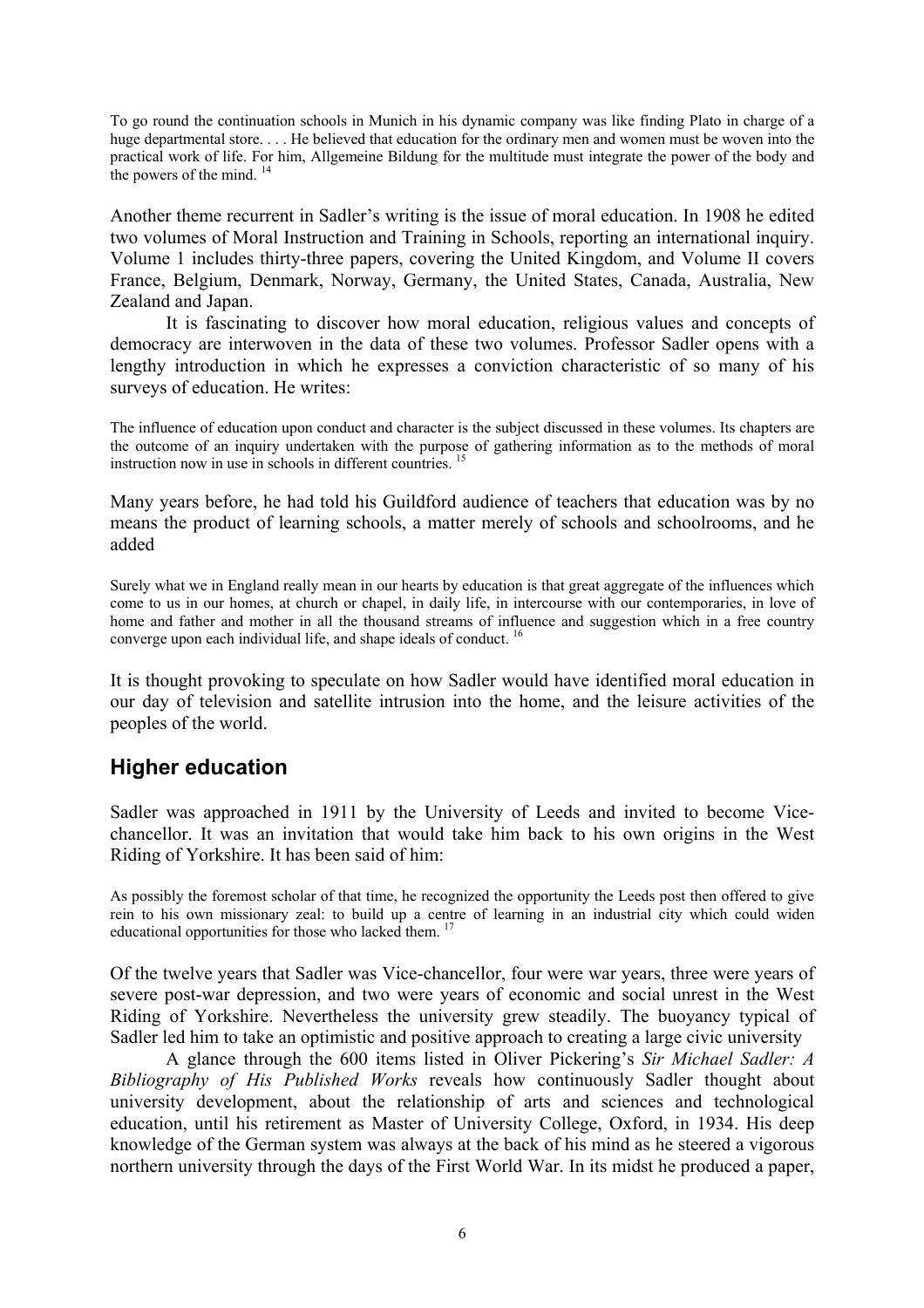'What Should be the Connection between Government and the University?' One that makes challenging reading in today's reconstruction and widening of higher educational opportunities throughout the world.

Perhaps most significant in making an evaluation of Sadler's thinking about university development would be an analysis of the task assigned to him by the British Government towards the end of the First World War. The Secretary of State for India, Austen Chamberlain, invited Sadler to accept the chairmanship of a commission the government proposed to appoint to inquire into the affairs of Calcutta University. Chamberlain wrote:' Lord Chelmsford [the Viceroy] informs me that they hope for the solution of the big political problems of India through the solution of the educational problems'. 18

After some hesitation Sadler accepted the invitation. Under his direction the Commission far exceeded its initial terms of reference. The result was thirteen volumes issued in 1919, providing a comprehensive sociological account of the context in which Mahatma Gandhi was campaigning for the end of the British Raj and the independence of India. From the lines of inquiry pursued it is possible to deduce a conception of expanding higher education that goes far beyond the traditional university image in its search to relate higher education to the twentieth century, with its increasing availability of educational opportunities to women.

Prior to the publication of the Calcutta University Report, Sadler delivered a private address to the Senate of Bombay University. He put forward his personal conclusions as he surveyed The Educational Movement in India and Britain. It was a far-sighted address, characteristic of Sadler's belief in the inter-relationship of all the various levels of education and the importance of teacher training. He warned his listeners about producing an academic proletariat with job expectations that could not be fulfilled. And finally he told the members of the Senate:

And in India you stand on the verge of the most hazardous and inevitable of adventures—the planning of primary education for the unlettered millions of a hundred various races. I doubt whether the European model will fit Indian conditions. If you want social dynamite, modern elementary education of the customary kind will give it to you. It is the agency that will put the masses in motion. But to what end or issue no one can foretell. <sup>19</sup>

### **The last decade**

In 1923, at 62, Sir Michael Sadler (he was knighted for his work as President of the Calcutta University Commission) was within three years of retirement from the vice-chancellorship of the University of Leeds. An informal and confidential approach was made by one of the Fellows of University College, Oxford, to find out whether he would be willing to serve as Master, a post which would allow him another thirteen years of service if he so wished. It was an opportunity that would, apart from his formal duties as Head of a House, allow him plenty of scope for his diverse national and international interests. He was duly elected by the Fellows and so returned to Oxford, the cradle of his undergraduate years. He took up the new position, which he held until his retirement in 1934. It is on record that when, after an absence of nearly thirty years, Sadler came back to Oxford, some academics asked, with a touch of nervousness about this dynamic personality, What will he do now in Oxford?

This last decade of public service gave Sadler many opportunities to present, from his wide-ranging background, matured reflections and diagnoses of the problems of education in a rapidly changing world. Lord Asa Briggs, the social historian who was then a young don at Oxford, points out in his foreword to the Sadler anthology that his writings 'spanned many decades and have long-term meaning because they are concerned with the long-term development of industrial society and a more democratic world'.<sup>20</sup>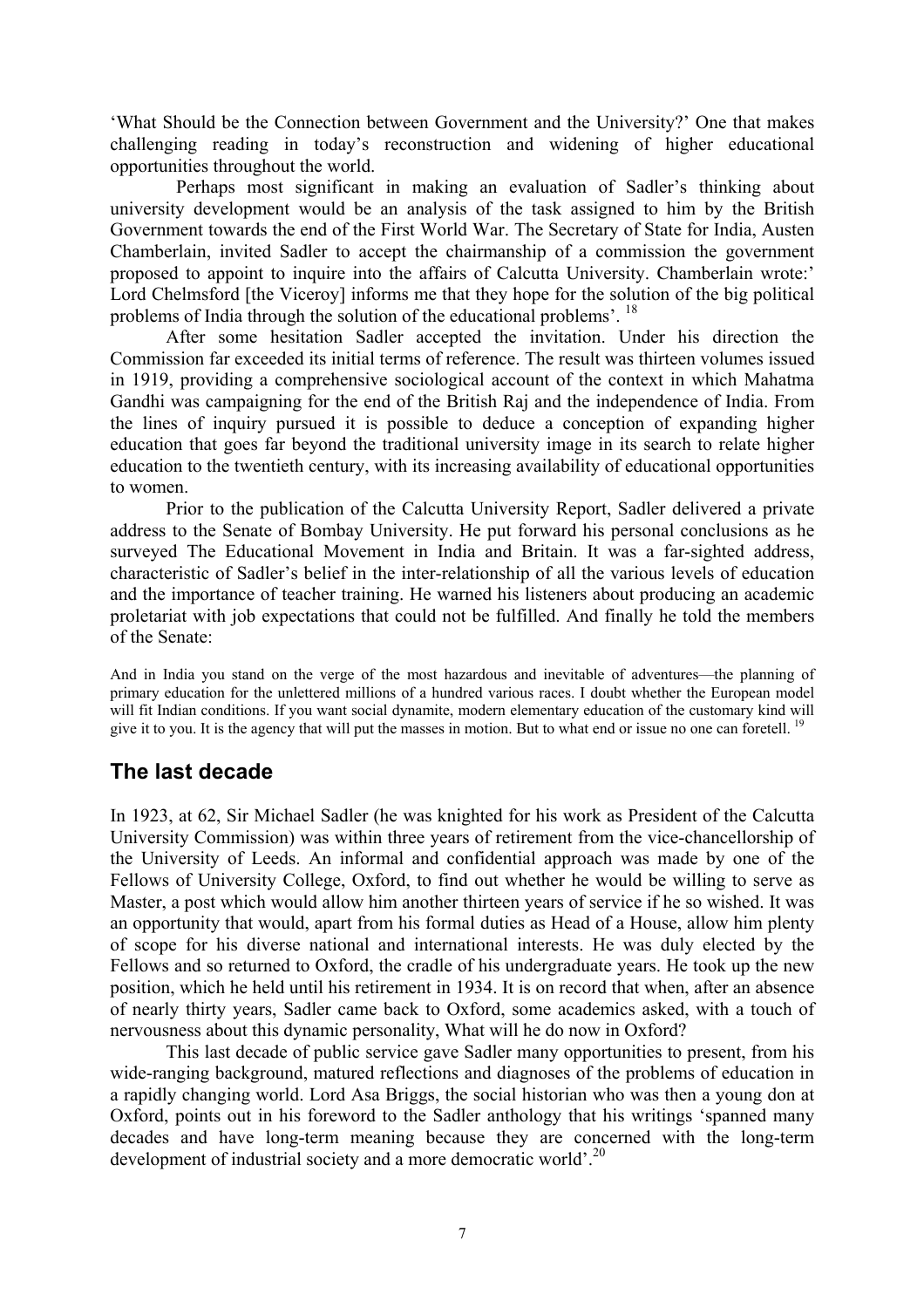In 1930 Sadler paid his third visit to the United States. He addressed the Pennsylvania Schoolmen on 'An Englishman's Thoughts on the Service of American Education to the World'. He also lectured to the faculty and students of Teachers College, Columbia University, New York, on the general theme 'The Outlook in Secondary Education'. His three lectures were entitled 'Progress And Pitfalls', 'Youth and Tests' and 'A Liberal Education'. These three lectures taken together sum up Sadler's experience and thinking. In the first he attempts a living portrait gallery of the many young people from different nations whom he had met. In the second, he concentrates what he has often written and spoken about with reference to examinations and assessment. In the third, A Liberal Education a historical retrospect (which ranges from Plato and Aristotle to Cardinal Newman, Matthew Arnold, T. H. Huxley and R. H. Tawney), Sadler crystallizes his own convictions in a masterly peroration. In savouring its inspiration for our own day I would substitute for the term a liberal education (which by now has drawn to itself a limited historical connotation), the phrase, a liberating education. Such a substitution would, I believe, have been acceptable to Sadler himself as he grappled with the problems of the enslaving media conditioning of young people. Ever the optimist, he concluded for his American audience with the words:

But we can go forward rejoicing at what has already been achieved and with confidence that by slow degrees we shall come more nearly to the attainment of our hopes. We realize that a liberal education is a discipline of body, mind and spirit; a discipline which is not only individual, but communal. Our eyes have bee n opened to the truth that the angle of a liberal education subtends the arc of life from the nursery to old age. We perceive that the presence of a liberal education is not signified exclusively by any label, certificate or academic degree; above all that a liberal education does not consist in the absorption of inert ideas in cramming for an examination. 21

Having thus cut through the undergrowth of much contemporary educational practice, Sadler may well be required to give us a somewhat more positive delineation of what he wished to see as the harvest of a liberating education. His answer is unequivocal and he rounds off his peroration by focusing on an attitude of mind. The fruits of the education he visualizes will be:

Evinced in an attitude of mind, liberated from apathy and from self-will, in an attitude of mind toward life, work, duty, and the realities of belief. In it are blended freedom and discipline; questioning and awe; the education of the body and the education of the mind; training and self-training; science and letters; preparation for livelihood and leisure alike. $2$ 

During his last decade as Master of University College, Sadler was much preoccupied with the menacing international situation that was developing in Europe. In 1933 he gave an address at Rhodes House in Oxford based, as he said, on my personal experience during the last nine months. He proceeded to make an analysis of the impact of Marx's *Das Kapital* and Adolf Hitler's *Mein Kampf*. He made a number of deductions about the interrelationships of economic and spiritual forces and suggested:

Not only the European and Australian and the American, but the bronze, black and Far Eastern worlds are involved together. But because the unrest in our minds is spiritual as well as economic, the course of the revolutions will proceed at a different pace in different regions. . . . I conceive the outcome of this worldwide revolutionary movement will be the establishment not of a new social order but of new orders. . . . The hope that after a world crisis and 'clear up' there will emerge one universal type of social organization seems to me oversimplified.<sup>23</sup>

In 1934 Sadler entertained von Ribbentrop, the German Ambassador to the United Kingdom, for a weekend at the Master's Lodgings in University College. He was an unwelcome visitor and Sadler has left a vivid account of the exchanges that took place. After dinner, von Ribbentrop delivered a defence of National Socialism, declaring that it had saved Germany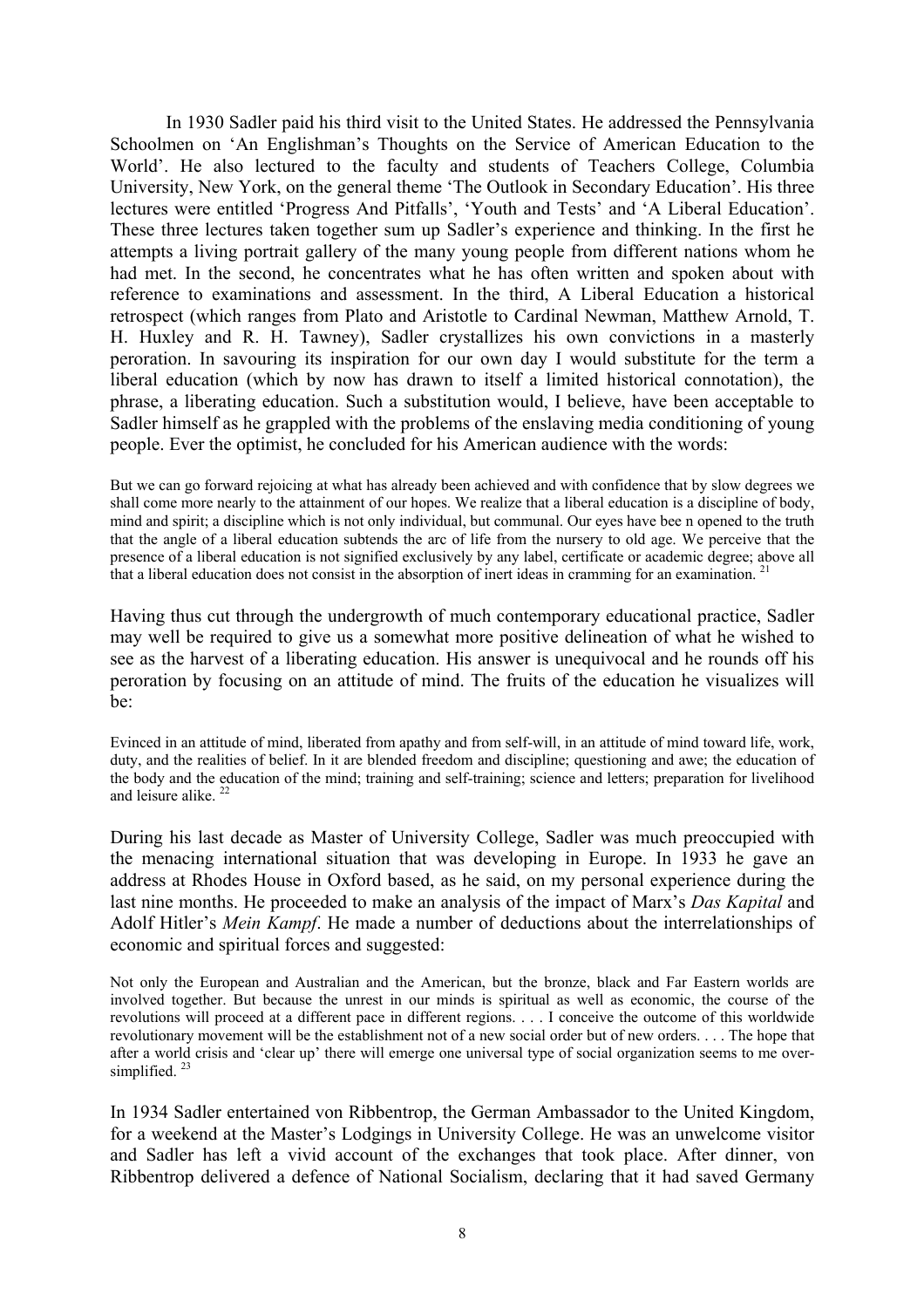from Bolshevism. In the course of this conversation, the Ambassador commented on how his nation had struggled to preserve the very elements of Western civilization for which, if needed, the individual must be sacrificed to the cause. Characteristically, Sadler slipped in a question, and what are those elements of Western civilization that you are so anxious to preserve?

## **Final comments**

During the passage from uneasy peace to the outbreak of the Second World War in 1939, Sadler was a man of troubled spirit. At 78 years of age, he felt the reality of the power of evil in mankind's temporal affairs. His diary is full of observations on the spiritual issues of the Second World War that he felt as a tragic disturbance in the mind of man. He tried to make a diagnosis of the German situation during the Nazi period. An extract from his diary for 25 November 1940 reads:

The Germans (always apt to overdo things) have, under Nazi leadership and compulsion, pushed to an extreme several tendencies that were visible before the war and, if moderately and cautiously pursued, would have met with full general agreement:

- 1. Systematic physical training for all young people.
- 2. Encouragement of the influence of corporate life in boarding schools.
- 3. Encouragement of the emotional life—through art and assemblies—fostering of individual self-confidence in a framework of comradeship and collective opinion and restraint upon tendencies to lay too-inclusive stress on intellectual gymnastics.
- 4. Attempt to unify Europe—economically and politically.
- 5. Planning, in industry and public works, at the cost of individual abstinence and self-denial.<sup>24</sup>

When we remember that such an analysis was made at the height of all the irrationality and propaganda between warring nations, it brings home to us the intellectual penetration which Michael Sadler displayed so often in his earlier days as Director. To his survey of Nazism he added the personal comment: 'The gangsters who, with the service of the Gestapo, have seized control of German life, have defiled many of the aims which, if unsullied, might have been beneficial to Europe'.<sup>25</sup>

In the Memoir of his father, Michael Sadler records his father's long-cherished wish to write a history of English education. He explains that, although much preparatory material had been assembled over the years, his father was always too busy to sit down and produce a magnum opus. Consequently, what remains is a discursive miscellany, which in his novelist son's view does not merit publication. In fact, some ninety pages of manuscript, though discursive, offer a distillation of the essence of English education.

Europe was already plunged into the Second World War when Sadler, then in his late seventies, sat down to prepare an outline of the history he had so long desired to write. Perhaps he was seeking some morsel of security from his knowledge of a well-trodden road. He wrote commentaries on nationalism in education; British reaction to nationalism; a vivid pen-sketch of Johann Gottlieb Fichte; a review of five books that he considered had had a seminal influence; studies of Joseph Priestley and Adam Smith; with many incidental remarks as he viewed the developing war situation. But standing out from all this miscellanea was his attempt to grapple with what he so often spoke about throughout his life as the twomindedness of England. He tried, and found it difficult, to determine to what end or issue the great forces visibly and invisibly at work in English education were tending. He identified two possibilities, symbolized in the writings of John Stuart Mill and John Ruskin. As he pondered the future of English education he found himself asking: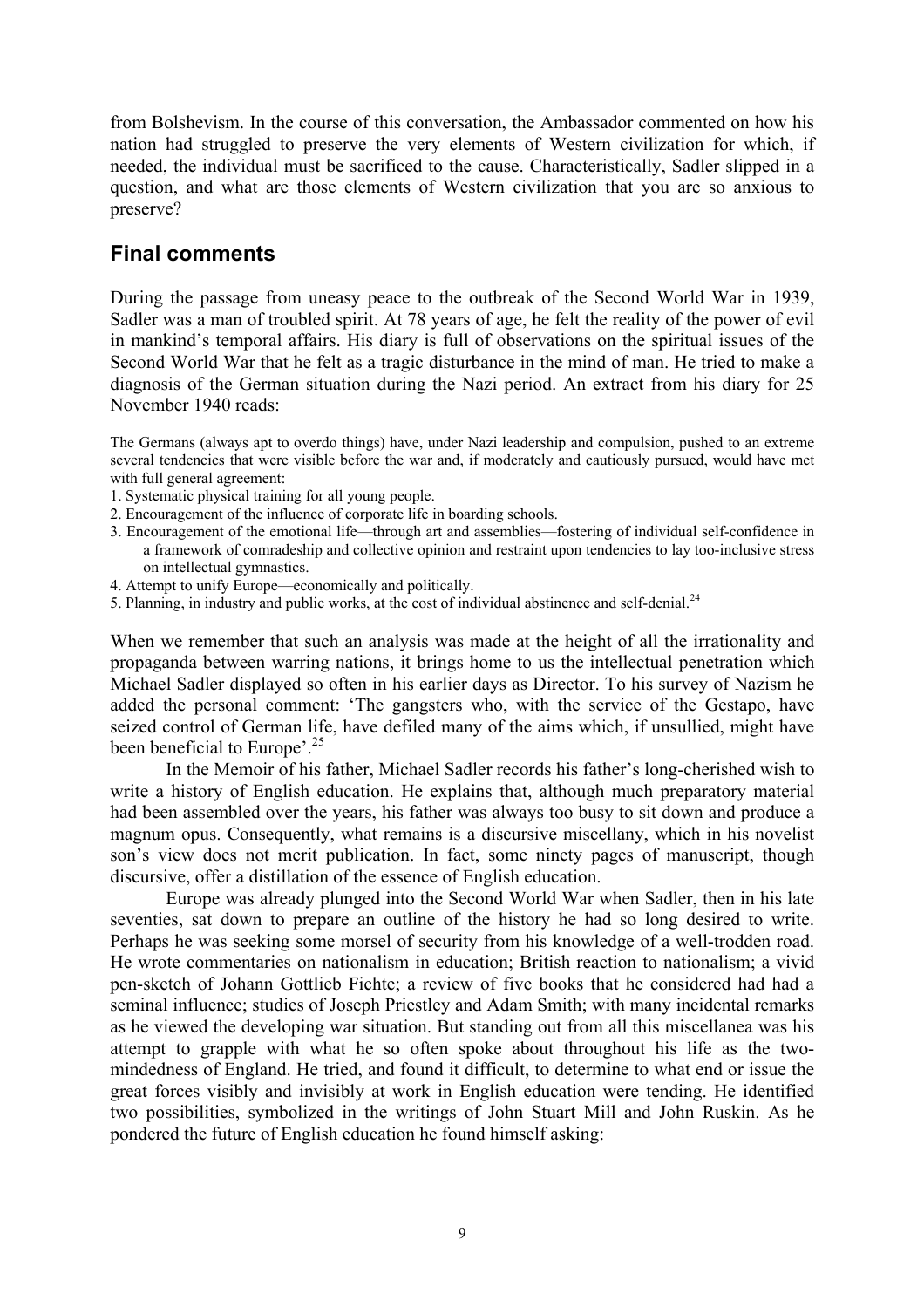Is it towards an elaborately comprehensive system of all types of school, representing every creed and many colours of conviction? Or is it towards some unified monopoly of education administered by the State and by the State alone? In short (not to go further back) will it be to John Stuart Mill, or John Ruskin that the new model when it is completed, will trace its affiliation?<sup>26</sup>

Had Sir Michael Sadler been living today he might well have claimed that the 1988 Education Reform Act in England was a perfect embodiment of his questioning.

#### **Notes**

- 1. *James Henry Higginson (United Kingdom).* After teaching at various levels in schools, Mr. Higginson took up teacher education at Goldsmith's College, University of London. He continued in this function at the University of Leeds Institute of Education, then at Christ Church College, Canterbury. First director of the Sadler Foundation. Author of many publications, including anthology, Selections from Michael Sadler: Studies in World Citizenship (1979) and A School is Born (1987).
- 2. See J. H. Higginson (ed.), Selections from Michael Sadler, p. 11. Liverpool, Dejall & Meyorre, 1980. The article In the Days of My Youth is reproduced in full.
- 3. Ibid., p 11.
- 4. Ibid.
- 5. Ibid., p. 13.
- 6. Ibid., p. 11.
- 7. Ibid., p. 21.
- 8. Ibid., p. 22.
- 9. Ibid.
- 10. Ibid., p. 205.
- 11. See Special Reports on Educational Subjects. *Education in German*y. Vol. IX, Chapter 1.
- 12. See Board of Education, *Papers relating to the Resignation of the Director of Special Inquiries and Reports.* Board of Education, Col. 1602, p. 44, London, HMSO, 1903.
- 13. Higginson, op. cit., p. 50. The full text of the address is reproduced, p. 48-51.
- 14. Ibid., p. 81.
- 15. Michael Sadler, Moral Instruction and Training in Schools, Vol. I: Report of an International Inquiry. London, Longman, Green & Co., 1908.
	- 16. Higginson, op. cit., p. 48.
- 17. See *Michael Sad*ler, p. 12. The University of Leeds Art Gallery, 1989. A general sketch of 'Sir Michael Sadler, Educationist and Vice-Chancellor', is given by Professor Peter Gosden.
- 18. See M. Sadler, *Michael Earnest Sadler: Memoir by His Son*, p. 282, London, Constable, 1949. 18.
- 19. Higginson, op. cit., p. 136. The full text of this address is reproduced on p. 132-36.
- 20. Higginson, op. cit., Foreword by Lord Asa Briggs.
- 21. Ibid., p. 162.
- 22. Ibid.
- 23. Ibid., p. 164. This Rhodes House speech is reproduced in full, pp. 163-65.
- 24. Ibid., p. 16.
- 25. Ibid.
- 26. Ibid., p. 192.

#### **References**

For scholars wishing to follow up references to Michael Sadler's prolific output, two works are particularly useful:

- Higginson, J.H. (ed.). *Selections from Michael Sadler*. Liverpool, Dejall & Meyorre, 1980. (ISBN 090560301- X.) This book is now out of print, but copies exist in many university libraries around the world.
- Pickering, O. S. *Sir Michael Sadler: A Chronological Bibli*ography. Some 600 items are listed and the source where many of them may be found is indicated. This publication is available from the Department of

Adult and Continuing Education, University of Leeds, Leeds LS2 9JT, United Kingdom.

*For general biographies, consult:* 

Grier, L*. Achievement in Education: The Work of Michael Ernest Sadler, 1885-1935*. London, Constable, 1952. Sadler, M. *Michael Ernest Sadler: Memoir by His Son*. London, Constable, 1949.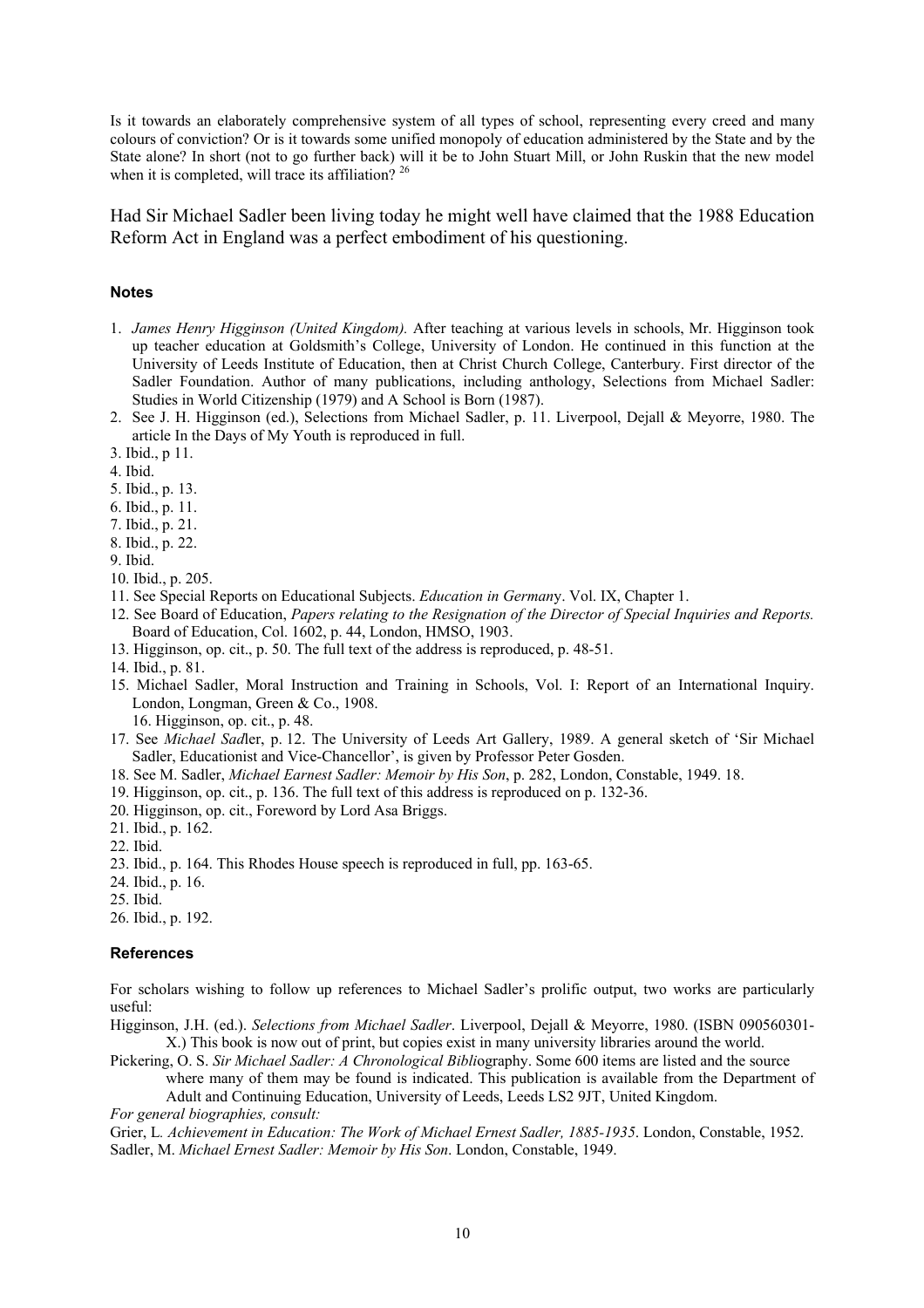#### **Major works by Michael Sadler**

*In chronological order*

- 1893 *University Extension, Past, Present and Future*, by M.E. Sadler and J.H. Mackinder. London, Cassell.
- 1897-1902 *Special Reports on Educational Subjects*. Issued by the Office of Special Inquiries and Reports under the direction of M. E. Sadler, these volumes contain informed papers by Michael Sadler and also illustrate his talent for finding colleagues with particular knowledge of other systems of education.
	- Vol. I (1897). *Education in England, Wales, Ireland, France, Germany, Denmark, Belgium*

Vol. II (1898). *Education in England and Wales; Physical Education*; *The Heuristic Method of Teaching; University Education in France* 

Vol. III (1898). *National Organisation of Education in Switzerland; Secondary Education in Prussia, Baden and Sweden; Teaching of Modern Languages; Higher Commercial Education in France, Germany and Belgium*

Vol. IV (1901). *Educational Systems of the Dominion of Canada, Newfoundland and the West* 

Vol. V (1901). *Educational Systems of Cape Colony, Natal, Commonwealth of Australia, New Zealand, Ceylon and Malta* 

Vol. VI (1900). *Preparatory Schools for Boys: Their Place in British Secondary Education* 

Vol. VII (1902). *Rural Education in France*

Vol. VIII (1902). *Education in Scandinavia, Switzerland, Holland, Hungary*

- Vol. IX (1902). *Education in Germany*
- Vol. X (1902). *Education in the U.S.A*. Part I
- Vol. XI (1902). *Education in the U.S.A*. Part II.
- 1903-23 'Education in England'. (Monthly letters to the review *Indian Education*). London, Longman, Green & Co.
- 1903-06 Reports specially commissioned by local education authorities seeking to reorganize their education provision after the 1902 Education Act.
- 1907 *Continuation Schools in England and Elsewhere*. Manchester University Press.
- 1908 *Moral Instruction and Training in Schools*. (Report of an international inquiry.) London, Longman, Green & Co.
- 1911 Report on Education in Guernsey
- 1919 *Report of the Commission on the University of Calcutta*. 5 vols. Edited by Michael Sadler along with other members of the Commission of which he was President. Calcutta, Superintendent of Government Printing.
- 1926 *Our Public Elementary Schools*. London, Thornton Butterworth. Introduction to The Folk High Schools of Denmark (by Holger Begtrup, Hans Lund and Peter Manniche), pp. 5ª8. London, Oxford University Press.
- 1928 *Thomas Day: An English Disciple of Rousseau*. Cambridge, Cambridge University Press. (The Rede Lecture.)
- 1930 'The Outlook in Secondary Education'. Three lectures published in *The Teachers College Record* (New York, Columbia University).'The Philosophy Underlying the System of Education in England', Part 1. In: I. L. Kandel (ed.), *Education Yearbook of the International Institute of the Teachers College, Columbia University*
- 1934 Introduction to *Tagore at Shantinekatan, or A Survey of Dr Rabindranath Tagore's Educational Experiments at Shantinekatan.* Bombay, H. Chaturvedi.
- 1935 'Bibliography Relating to Indigenous Art in Tropical Africa' and 'Significance and Vitality in African Art'—two articles contributed by Sadler to *Arts of West Africa* (which he edited). London, Oxford University Press for the International Institute of African Languages and Cultures.
- *John Adams*: *A Lecture in His Memory*. Published by the Oxford University Press for the London Institute of Education.
- 1936 'The Scholarship System in England to 1890'. Published in *Essays on Examinations*, for the International Institute Examinations Inquiry. In this volume, which he edited, Sadler also included 'The Leaving Examination as Conducted in the Secondary Schools of Prussia', reprinted from the Report of the Royal Commission on Secondary Education in 1895.
- 1941 'Juncta Disjuncta'. These five articles, reprinted in *The Times* of London as an eight-page pamphlet, cover the following themes: 'The English Public Schools'; 'Future of the Private Schools'; 'The Troubled Sea of the Mind'; 'The Two-mindedness of England about Education 'and 'Ministry of Health and Education'. (The fourth article is reprinted in Higginson, op. cit., pp. 187-89.)